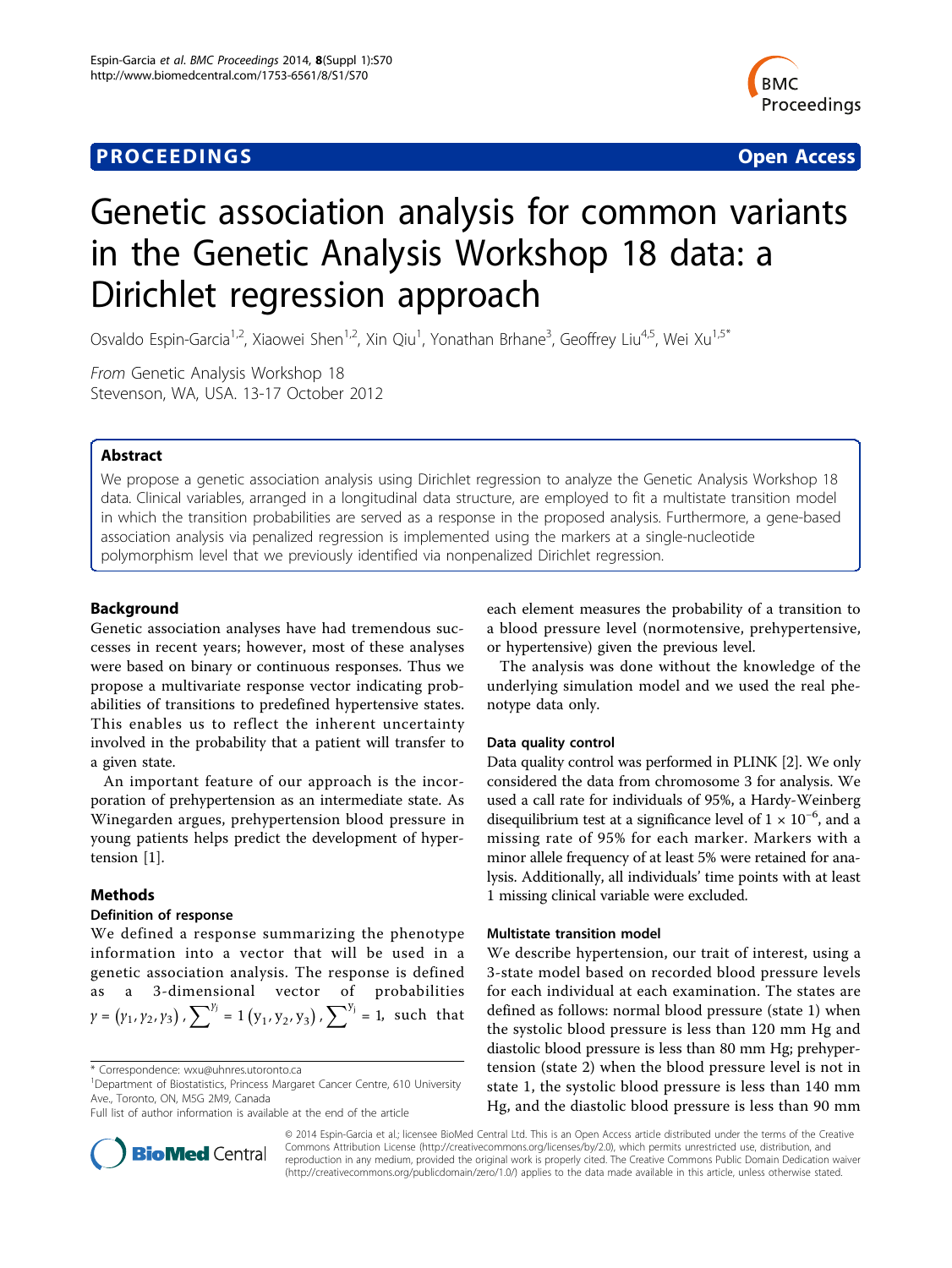Hg; and hypertension (state 3) for all other cases. Also, if a patient used antihypertensive medication, the state assigned at that examination is hypertension (state 3) regardless of the recorded blood pressure levels. Once the states are defined, we consider a multistate transition model; it is important to note that all 9 transitions are possible.

Our interest in transition models lies in estimating of the transition probabilities as defined in Kalbfleisch and Lawless [\[3](#page-4-0)] which are given by

$$
P(S_i(t) = j \mid S_i(t-1) = l, x_i(t-1)) = \gamma_{i l j}(t), l, j \in \{1, 2, 3\}
$$

where  $\{S_i(r), r = 1, 2, ...\}$  and  $\{x_i(r) = (x_{i1}(r), \ldots, x_{ip}(r)), r = 1, 2, \ldots\}$ denote the observed state and the covariates for subject  $i$  at the  $r<sup>th</sup>$  examination respectively.

This model takes advantage of the longitudinal data structure and the definition of the response follows naturally. To estimate the transition probabilities, we fit a multinomial regression model, based on covariates (gender, smoking status and age) and the state at the previous examination.

To get expressions for  $\gamma_{il} = (\gamma_{il1}, \gamma_{il2}, \gamma_{il3})$  ,  $l = 1, 2, 3$ , we consider a generalized logit model of the form

$$
\log (y_{iij}/y_{ill}) = z_{i1}y_{ij}, j = 1, 2, 3, j \neq l
$$
  
besides,  $1 = y_{ill} + \sum_{j=1, j \neq l}^{3} y_{ilj} = y_{ill} \left(1 + \sum_{j=1, j \neq l}^{3} \exp(z_{i1}y_{j})\right),$ 

where  $z_{il} = (x_i(l), time)$  is the observed vector of covariates for subject i plus a categorical variable denoting the effect of examination time in the model (and possible interactions), and γ*lj* is the vector of coefficients for the corresponding multinomial regression model.

Thus, a transition probability matrix (TPM) is defined for each individual as follows

|           |                                              | $\exp(z_{il}\gamma_{12})$                    | $\exp(z_{il}\gamma_{13})$                                                                                                                                                                         |
|-----------|----------------------------------------------|----------------------------------------------|---------------------------------------------------------------------------------------------------------------------------------------------------------------------------------------------------|
|           | $1 + \sum_{j=2}^{3} \exp(z_{i1}\gamma_{1j})$ | $1 + \sum_{i=2}^{3} \exp(z_{i1}\gamma_{1i})$ | $1 + \sum_{j=2}^{3} \exp(z_{i1}\gamma_{1j})$                                                                                                                                                      |
|           | $\exp(z_{i2}\gamma_{21})$                    |                                              | $\exp(z_{i2}\gamma_{23})$                                                                                                                                                                         |
| $TPM_i =$ |                                              |                                              | $1 + \sum_{j=1, j \neq 2}^{3} \exp(z_{i2} \gamma_{2j}) \left[ 1 + \sum_{j=1, j \neq 2}^{3} \exp(z_{i2} \gamma_{2j}) \right] \left[ 1 + \sum_{j=1, j \neq 2}^{3} \exp(z_{i2} \gamma_{2j}) \right]$ |
|           | $\exp(z_{i3}\gamma_{31})$                    | $\exp(z_{i3}\gamma_{32})$                    |                                                                                                                                                                                                   |
|           | $1 + \sum_{i=1}^{2} \exp(z_{i3}\gamma_{3i})$ | $1 + \sum_{i=1}^{2} \exp(z_{i3}\gamma_{3i})$ | $1 + \sum_{j=1}^{2} \exp(z_{i3}\gamma_{3j})$                                                                                                                                                      |

Therefore, the response for subject  $i$  is a row taken from TPM*<sup>i</sup>* and is determined by conditioning on the patient's last available observed state and covariates.

#### Dirichlet regression

Once the response is modeled our objective is to determine whether there is an association between it and the genotypes. We assess this association using Dirichlet regression [[4](#page-4-0)], which suits this response structure. The advantage of this approach lies in its tractability in dealing with the proposed response. It also allows a more comprehensive understanding of the genetic effect on the expression of hypertension, and therefore in its possible interpretation. For instance, if a signal was detected for a marker, it would suggest an association between the marker and the transition of blood pressure states jointly rather than a single level. Therefore, the Dirichlet approach is more informative in the sense of explaining the plausibility of each defined state.

To relate the genetic information and the defined response under a Dirichlet regression approach, the likelihood given each individual's vector of covariates, **s***i*, is

$$
L = \prod_{i=1}^{n} \left\{ \Gamma\left(\Lambda(s_i)\right) \prod_{j=1}^{3} \frac{\gamma_{ij}^{\lambda_j(s_i)-1}}{\Gamma\left(\lambda_j\left(\text{textb/s}_i\right)\right)} \right\}
$$
  
where  $\lambda_j(s_i) = \lambda_{ij} > 0$ ,  $\Lambda(s_i) = \Lambda_i = \sum_{i=1}^{3} \lambda_j(s_i)$  and

 $j=1$   $\sim$   $j$  $\Gamma(\cdot)$  is the gamma function.

The parameters,  $\lambda_i$  ( $s_i$ ), are defined in terms of a linear predictor using a logarithm link,

$$
\log\left(\lambda_{j}\left(\mathbf{s}_{i}\right)\right)=\log\left(\lambda_{ij}\right)=\sum\nolimits_{m=1}^{M}\beta_{jm}s_{im}=\mathbf{s}_{i}\beta_{j}j=1,2,3
$$

where *M* is the number of covariates included in the model and  $\beta_j$  is the vector of regression coefficients that explains the effects (in log scale) of the covariates on the  $j^{\text{th}}$  component.

Considering the above, 2 models are analyzed:

Model 1 (M1):  $\log(\lambda_{ij}) = \alpha_j^{M1} + \beta_j^{M1} g_i^k$ (base model)

Model 2  $(M2)$ :  $\log(\lambda_{ij}) = \alpha_j^{M2} + \beta_j^{M2} g_i^k + \textbf{FAM}_i \delta_j^{M2}$ (adjusted model)

Here  $g_i^k$  represents the number of copies of the minor allele on the  $k^{\text{th}}$  single-nucleotide polymorphism (SNP) for the *i*<sup>th</sup> individual under an additive genetic model; FAM<sub>*i*</sub> is the  $i<sup>th</sup>$  row of contrast matrix for the pedigree number considered as a categorical variable and  $\theta_j^h = (\alpha_j^h, \beta_j^h, \delta^h{}_j^t)$ <sup>*t*</sup> is the vector of regression coefficients on the  $j<sup>th</sup>$  component. (Note  $\delta_j^{M1} = 0$ ).

Our interest in these models lies in the potential genetic effect of each marker on the proposed response. To assess this, Wald statistics were used to test the null hypothesis of no association between each SNP and the response, H<sub>0</sub> : β = 0 (vs.H<sub>A</sub> : not H<sub>0</sub>), β = ( $β_1$ ,  $β_2$ ,  $β_3$ ).

## Gene-based association

Once we identify significant SNPs through the genetic association analysis as described above, we proceed to perform the analysis at a gene level. To achieve this, we propose a penalized regression. Including all the markers simultaneously, this penalized method aims to select those SNPs with higher association. The analysis is done on those candidate genes that contain at least 1 significant marker that has already been determined.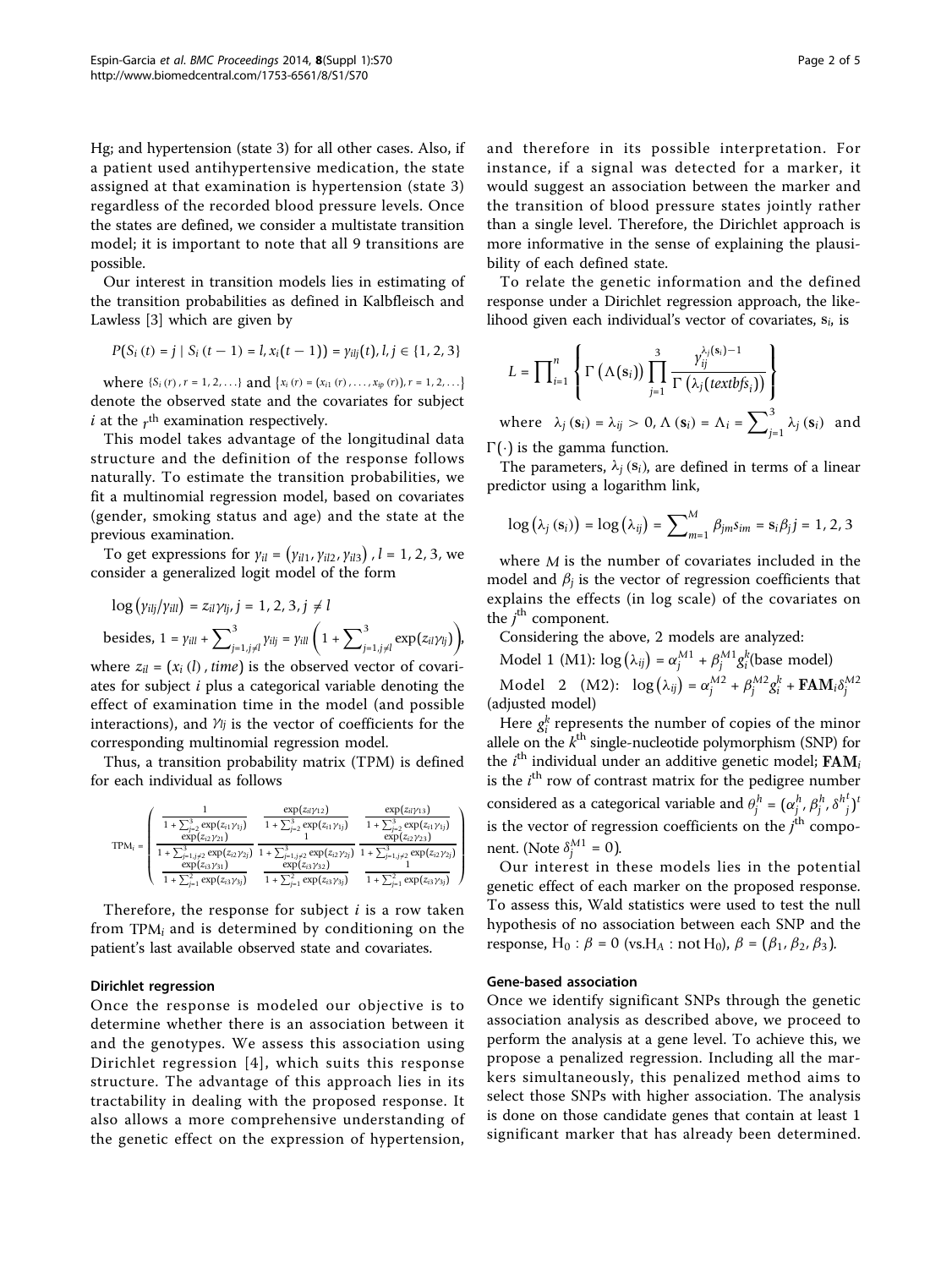Variable selection on the SNPs is assessed via a penalized likelihood of the form

$$
pl(\eta; Y, G, c, \kappa) = l(\eta; Y, G) - c\kappa \sum_{l=1}^{p} \sqrt{k} ||\eta_{\cdot l}||_{2} - (1 - c)\kappa \sum_{l=1}^{p} ||\eta_{\cdot l}||_{1}
$$

where  $l(\eta; Y, G)$  represents the log-likelihood of a dirichlet distributed sample with response matrix  $G = (g_1^t, \ldots, g_n^t)^t$   $G = (g_1^t, \ldots, g_n^t)^t$  (or  $G : \textbf{FAM}$  for **M2**) is the design matrix,  $g_i = (1, g_i^1, \dots, g_i^p)$ ;  $p$  denotes the number of markers considered for variable selection; *k* is the number of states;  $\eta$  is the regression coefficients vector;  $c$  and  $\lambda$  are parameters for the penalized regres-

sion; and  $\|\eta_{.l}\|_2 = \left(\sum_{j=1}^k \eta_{lj}^2\right)^{1/2}$  and are the penalty

norms. It is important to note that when  $c = 1$  we have a ridge regression penalty, whereas when  $c = 0$  we have a lasso penalty. We implement the variable selection for the penalized dirichlet regression using R code provided on the Statistical Genetics and Genomics Laboratory at the University of Pennsylvania webpage [[5](#page-4-0)].

### Results

#### Data quality results

The Genetic Analysis Workshop 18 (GAW18) data consists of 855 individuals with genotype and phenotype information. As a result of missing data, transition probabilities are estimated for only 835 individuals. Of these, 43 are removed because of low call rate. The overall call rate for the remaining 792 individuals is 99.82%.

The Genome Wide Association Study (GWAS) data includes 65,519 SNPs for chromosome 3, of which 59 are excluded because it is not possible to reliably obtain position information for these markers. The remaining 65,460 SNPs are considered for data quality control. Because of a low genotyping rate, 114 markers are removed; none are excluded by the Hardy-Weinberg equilibrium test; and 13,011 markers are removed because of low minor allele frequency. The remaining 52,357 markers are considered for analysis.

#### Analysis results

The parameter estimates for the transition models are obtained using R [[6](#page-4-0)]. To test examination time effect; likelihood ratio tests are performed in which the null model considers only the available clinical variables. Table 1 presents the final transition models.

Table 1 Selected transition models

| <b>Transition</b> | Model                                                                                                                                            |
|-------------------|--------------------------------------------------------------------------------------------------------------------------------------------------|
| $1\rightarrow 1$  | $\log(y_{1j}/y_{11}) = \gamma_{1j0} + (\gamma_{1j1}x_{sex} + \gamma_{1j2}x_{smoke} + \gamma_{1j3}x_{age}) * time j = 2,3$                        |
| $2 \rightarrow i$ | $\log\big(y_{2j}/\gamma_{22}\big)=\gamma_{2j0}+\gamma_{2j1}x_{sex}+\gamma_{2j2}x_{smoke}+\gamma_{2j3}x_{age}+time\ j=1,3$                        |
| $3\rightarrow i$  | $\log \left( \gamma_{3j} / \gamma_{33} \right) = \gamma_{3l0} + \gamma_{3j1} x_{sex} + \gamma_{3j2} x_{smoke} + \gamma_{3j3} x_{age} \, j = 1,2$ |

After the response is estimated, models M1 and M2 are fit using R [[7\]](#page-4-0) for each available SNP. Figure [1](#page-3-0) displays the Manhattan plots for the  $p$  values that result from testing the null hypotheses of no association between the markers and the response. The graphs show that only 1 marker under M2 is significant at the standard significance level for GWAS ( $5 \times 10^{-8}$ ). Interestingly, the same marker is the most significant marker under M1, although it is not significant at the standard threshold. This suggests that the adjustment for family incorporated in M2 accounts for the family structure in the data. Also, the proposed methodology demonstrates consistency in that the same marker proves to be the most significant under both models. Table [2](#page-3-0) summarizes these findings.

Once significant markers were identified, a gene-level association analysis is performed using the penalized regression described above for different levels of *c* (0, 0.3, 0.5, 0.7, and 1). The analysis is conducted utilizing both the GWAS and the dosage imputed genotypes (GENO) information as the explanatory variables. Figure [2](#page-3-0) shows the penalized regression results for the gene containing the significant SNP (rs12492830) for  $c = 0.5$  only. This level of *c* is a blended penalty function, equally weighting the ridge and lasso penalties. Table [3](#page-3-0) shows the results for different levels of *c* under M2 for gene PCCB.

### Discussion

The present work implements a multistate transition model that conveniently accommodates the longitudinal data structure. Whether the information contained by the available clinical variables is sufficient for predicting the hypertensive state is debatable, however.

Although the adjusted model (M2) is an improvement over the base model (M1), neither of the described models accounts for correlation between individuals nor heteroscedasticity. One way to possibly overcome this is to incorporate a latent variable into the model. Such an extension follows.

Model 3 (M3): $\log(\lambda_{ij}) = \alpha_j^{M3} + \beta_j^{M3} g_i^k + u_i$  where  $u_i$  is the  $i^{\text{th}}$  element of a vector  $u$  that follows a MVN(0, **K)** distribution; here  $K$  is twice the estimated kinship matrix. In this case, however, the estimation of the parameters of interest, β*j*, is not straightforward. Further research of this methodology is warranted.

With respect to the penalized regression, to avoid an arbitrary selection of c,a cross-validation method could be implemented.

#### Conclusions

We propose a methodology that conveniently uses the longitudinal data structure to define a probabilistic outcome, which, we believe, explains hypertension in a more suitable way. Dirichlet regression provides an interesting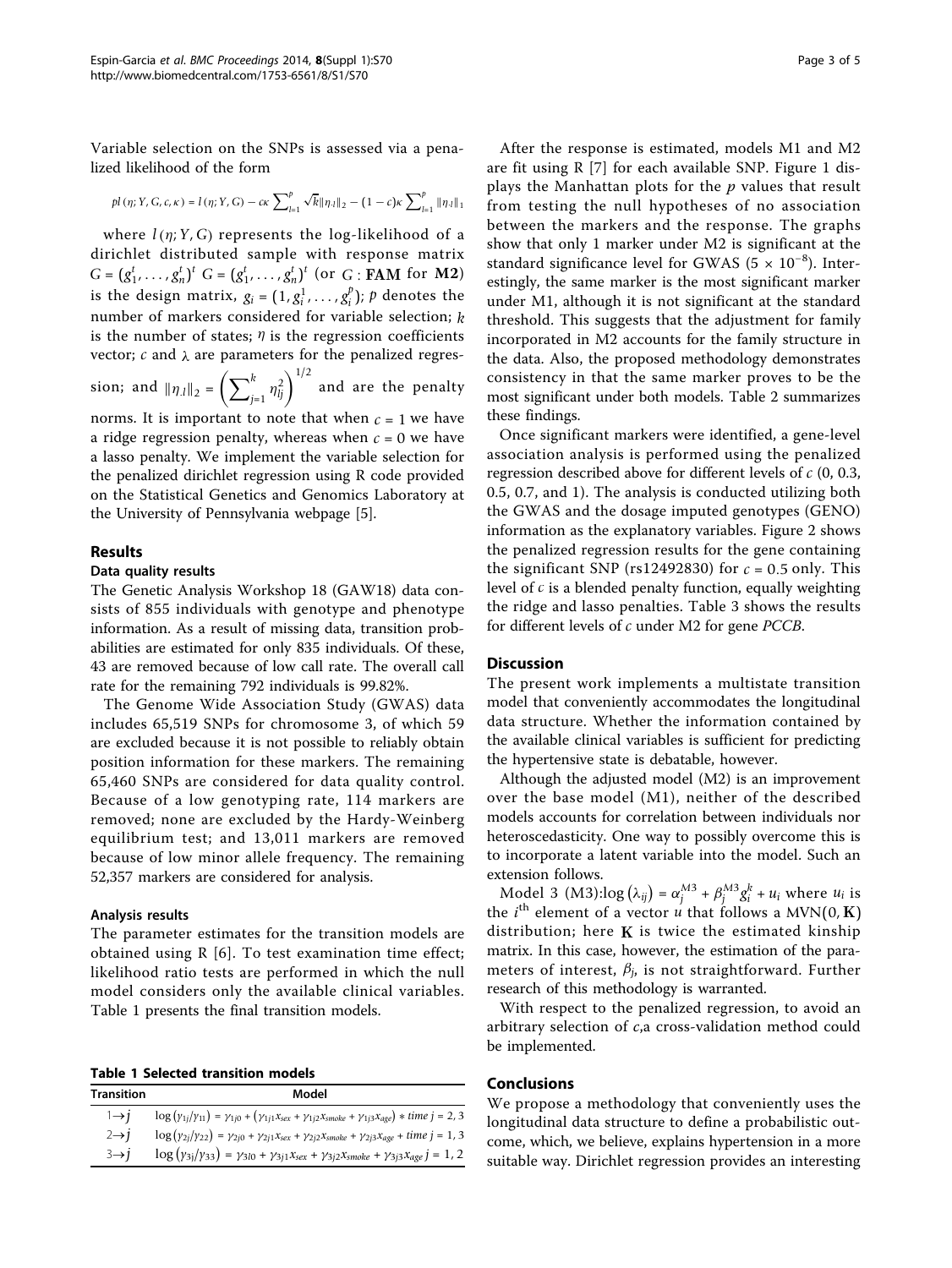<span id="page-3-0"></span>

# Table 2 Association analysis results

| <b>SNP</b>                                      | Gene | MΑ | <b>MAF</b> (%)                                      | Value (M1) | Value (M2) |
|-------------------------------------------------|------|----|-----------------------------------------------------|------------|------------|
| $\cdots$<br>r <sub>c</sub><br>749.<br>283U<br>. | .    |    | $ -$<br>$-1$<br>the contract of the contract of the | $\sim$     | $10-6$     |

MA, minor allele MAF, minor allele frequency.



| Table 3 Comparison of penalized regression under different levels of $c$ |  |  |  |  |  |
|--------------------------------------------------------------------------|--|--|--|--|--|
|--------------------------------------------------------------------------|--|--|--|--|--|

|             |        |     | No. of parameters selected (iterations for convergence) |          |          |          |          |
|-------------|--------|-----|---------------------------------------------------------|----------|----------|----------|----------|
| Data        | # SNPs | C = |                                                         | 0.3      | 0.5      | 0.7      |          |
| GWAS        |        |     | 10 (260)                                                | 10 (148) | 8 (135)  | 7 (163)  | (174)    |
| <b>GENO</b> | 607    |     | 42 (427)                                                | 35 (199) | 24 (176) | 25 (136) | 19 (115) |